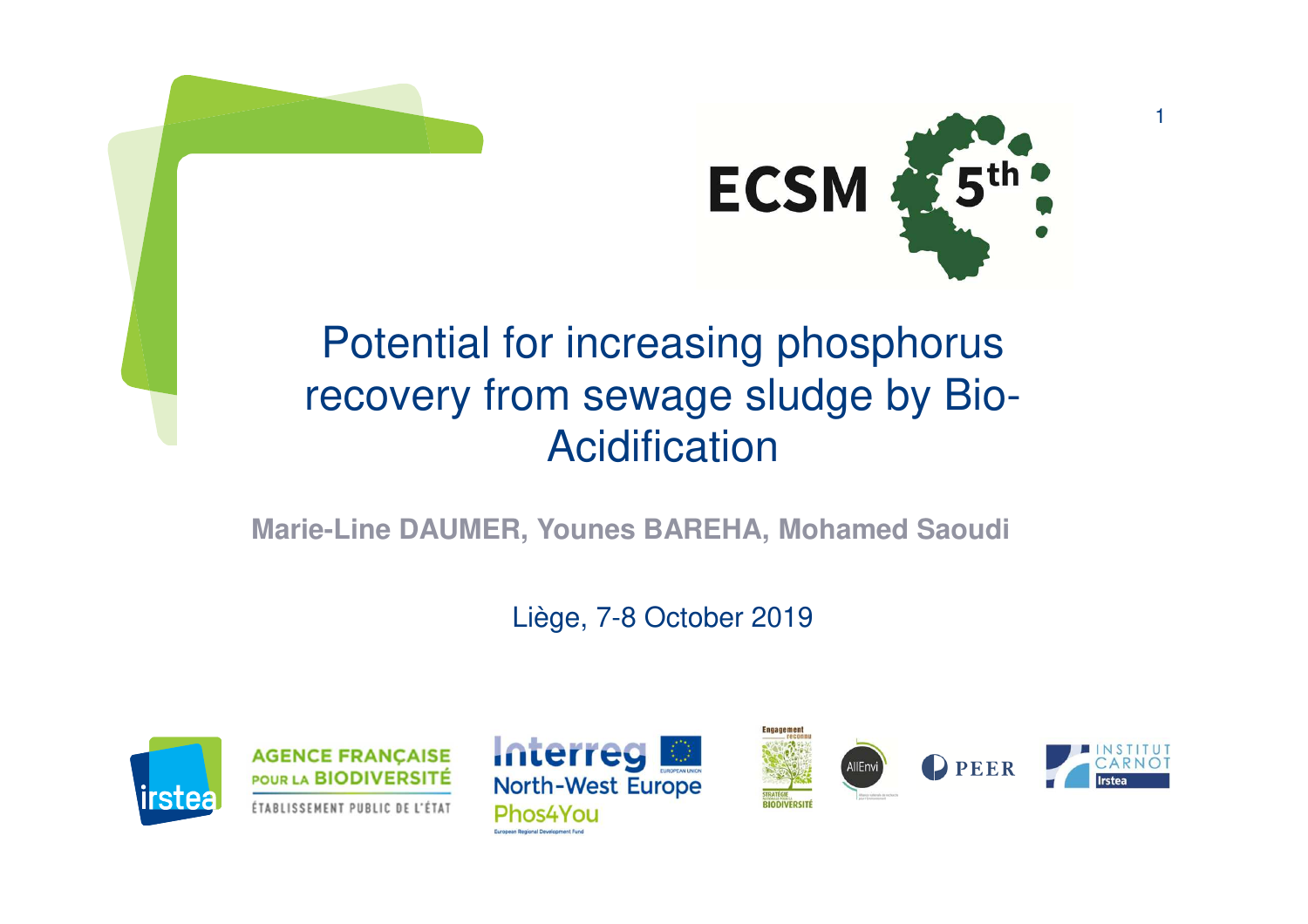

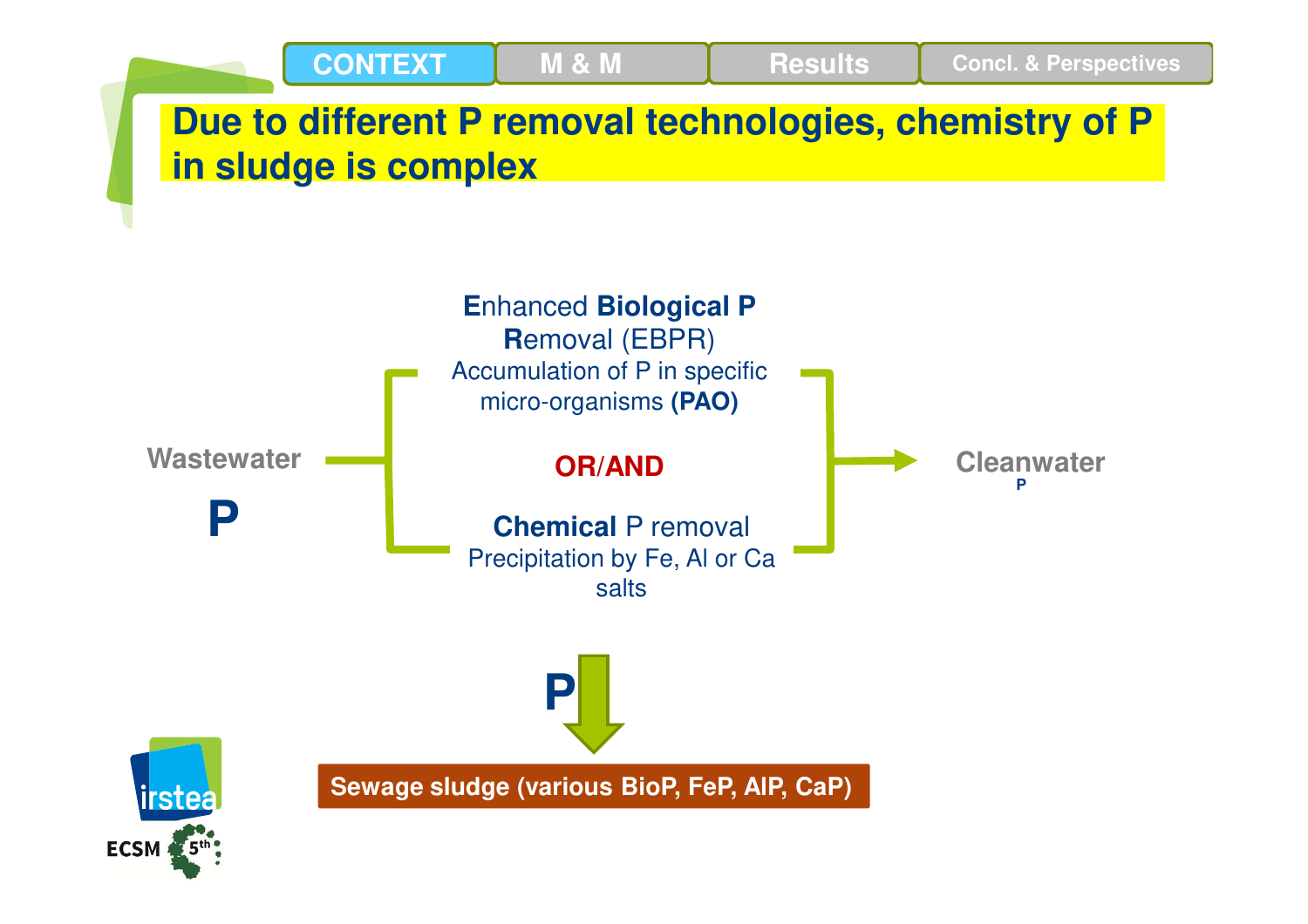## **P recycling processes require soluble P Increasing P recycling rate presupposes to dissolve more P**

**Results Concl. & Perspectives**

**M & M**

**CONTEXT**

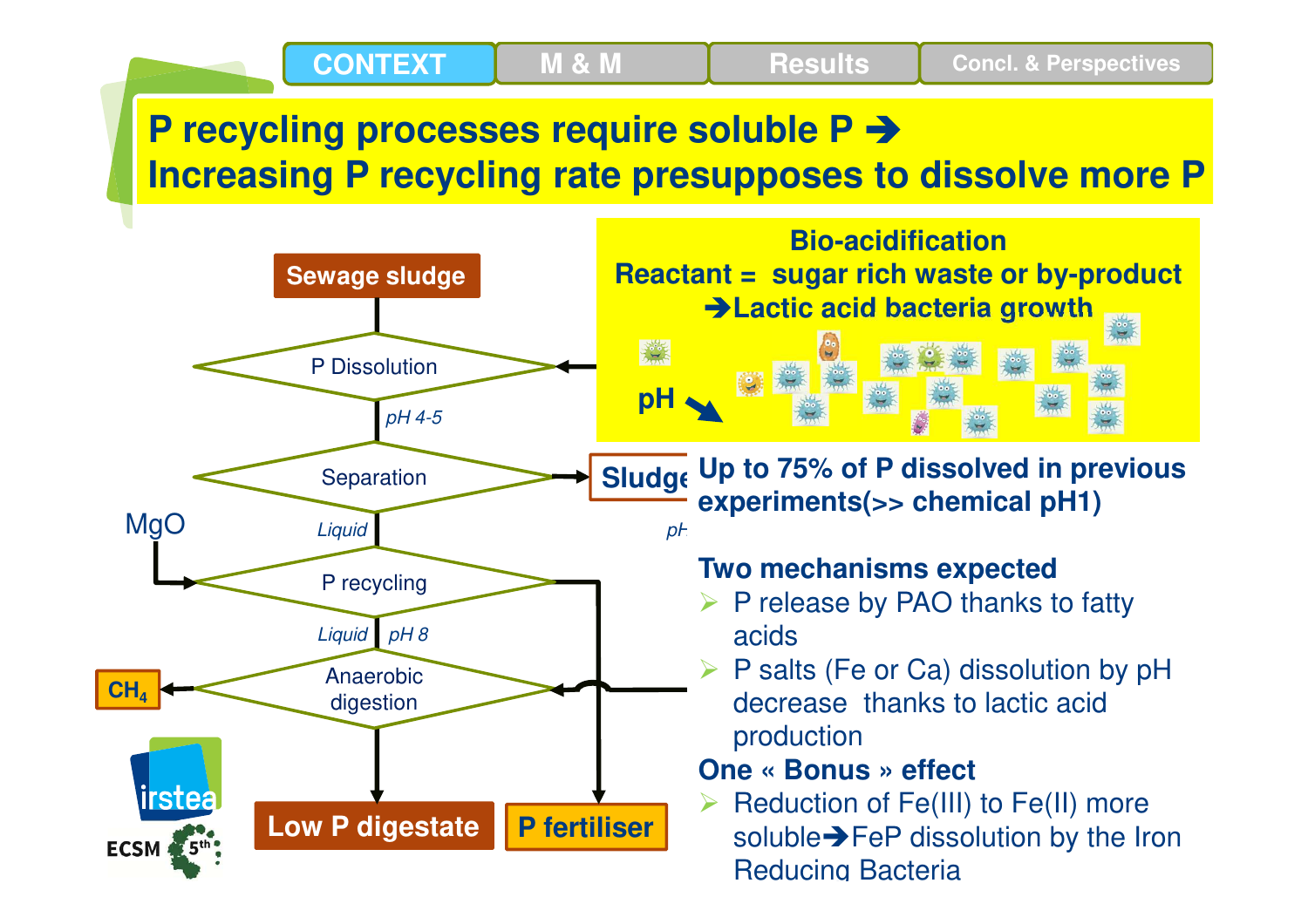

### **The biological process is it efficient for**

#### **dissolving P in all types of sewage sludge ?**

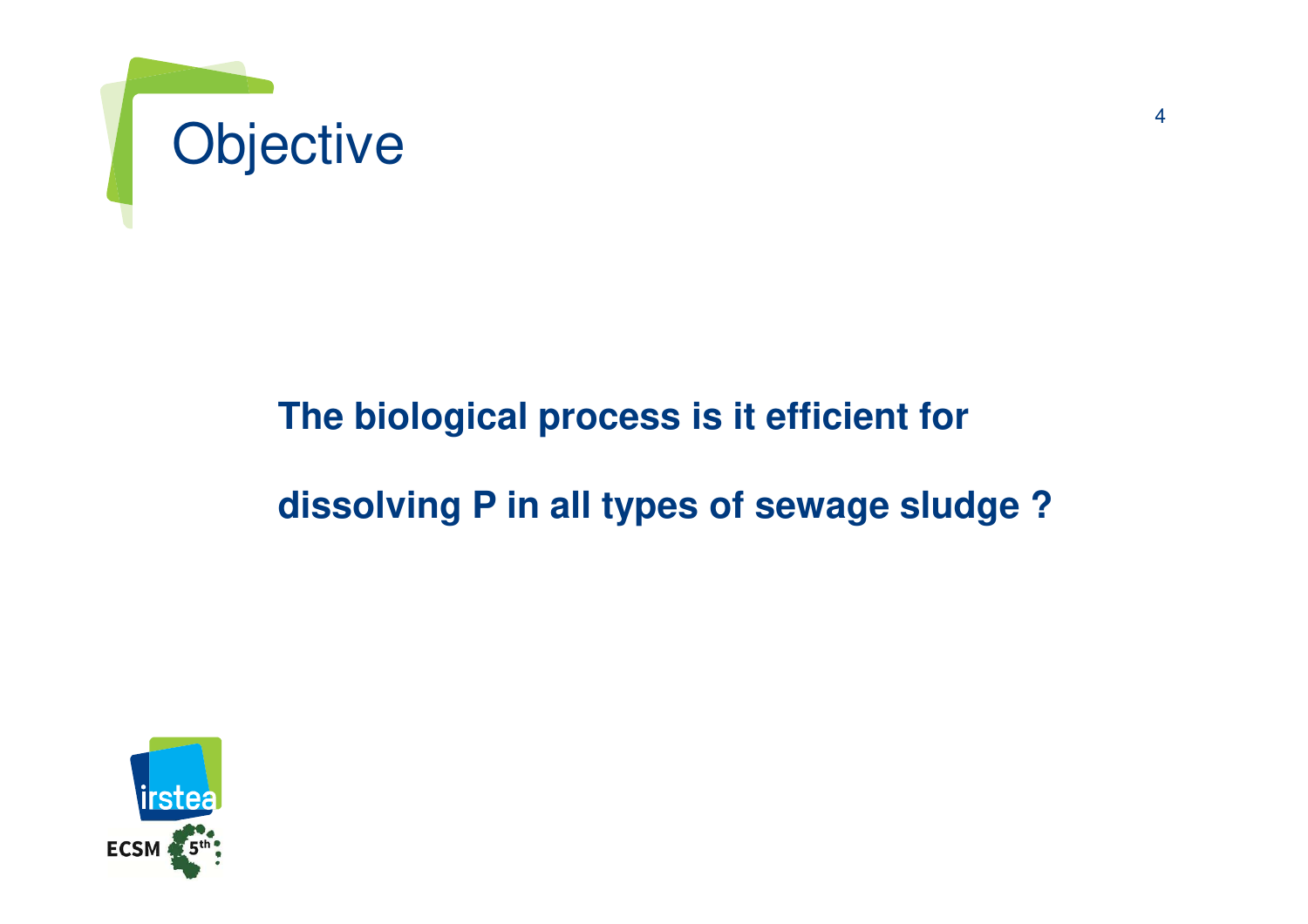**CONTEXT**

5

#### **A test to assess the P dissolution potential in sludge**

**M & M**

#### **BPDP test (Braak et al., Environmental Technology, 2015)**

- $\Box$ **Co-product = White sugar (0,5gCOD/gVS)**
- $\Box$ **48 hours**
- $\Box$ **Anaerobic conditions (N2 flushing)**
- **<sup>38</sup> °C**
- **Same mixing in all the bottles**



## **20 sludge from 10 WasteWater Treatement Plant (WWTP),**

#### **5 P removal technologies, 10 000 – 620 000 p.e.**

- n **EBPR-B**
- $\Box$ **Chemical with Iron salts – C(Fe)**
- $\Box$ **Chemical with Aluminium salts - C(Al)**
- $\Box$ **EBPR + Iron - BC(Fe)**
- **EBPR + Aluminium -BC(Fe+Al)**

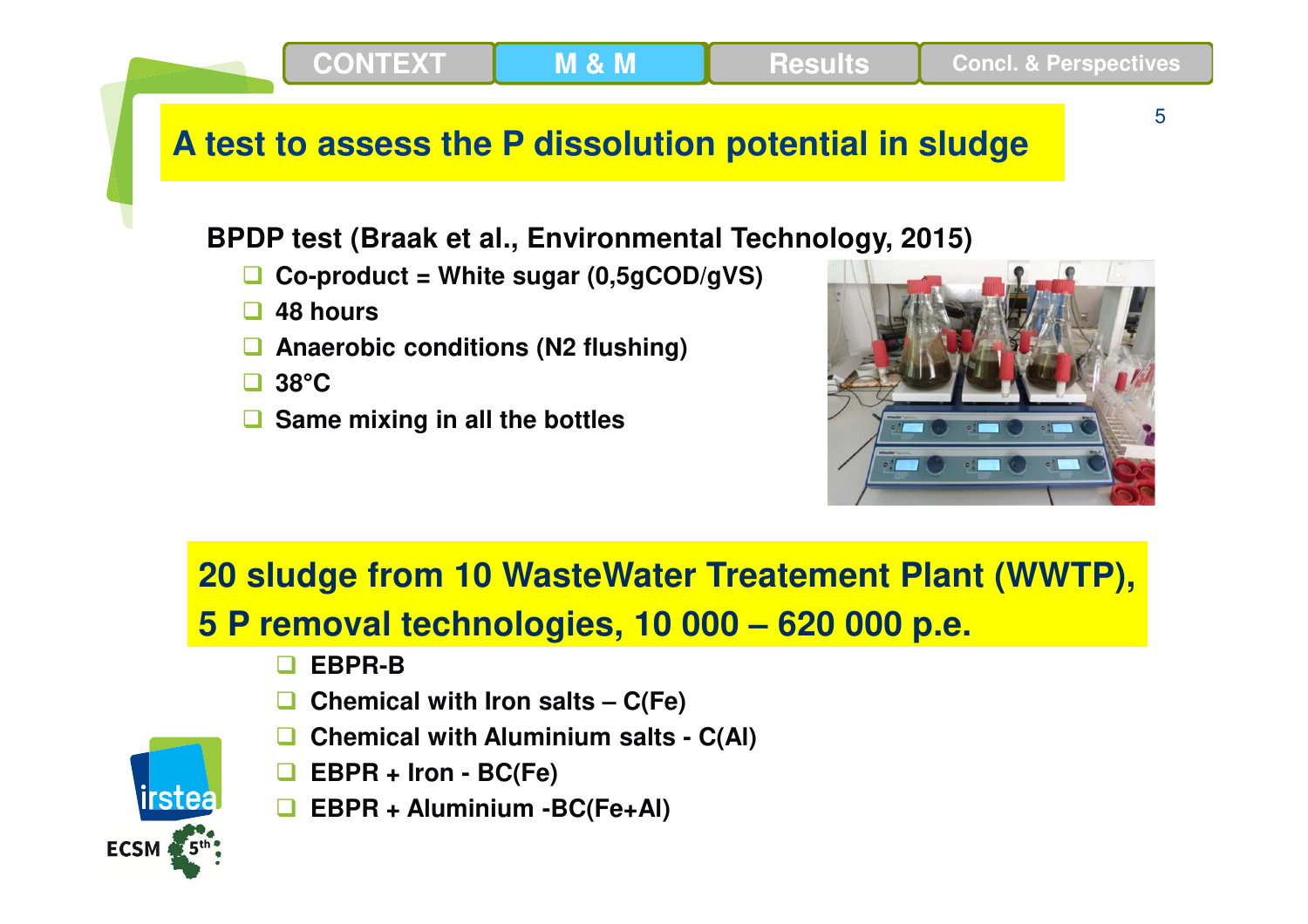### **The « Enigmatic » metal composition of some sludge**

**M & M**

**CONTEXT**



6

**Results Concl. & Perspectives**

**S10-Iron coming from the network ? (large city)**



- **S3-Iron brought by sludge from a drinkable water plant?**
- $\blacktriangleright$ **Same WWTP same day but S4A: activated sludge,S4B: MBR**
- $\blacktriangleright$ **S9-Iron brought by sludge from a drinkable water plant?**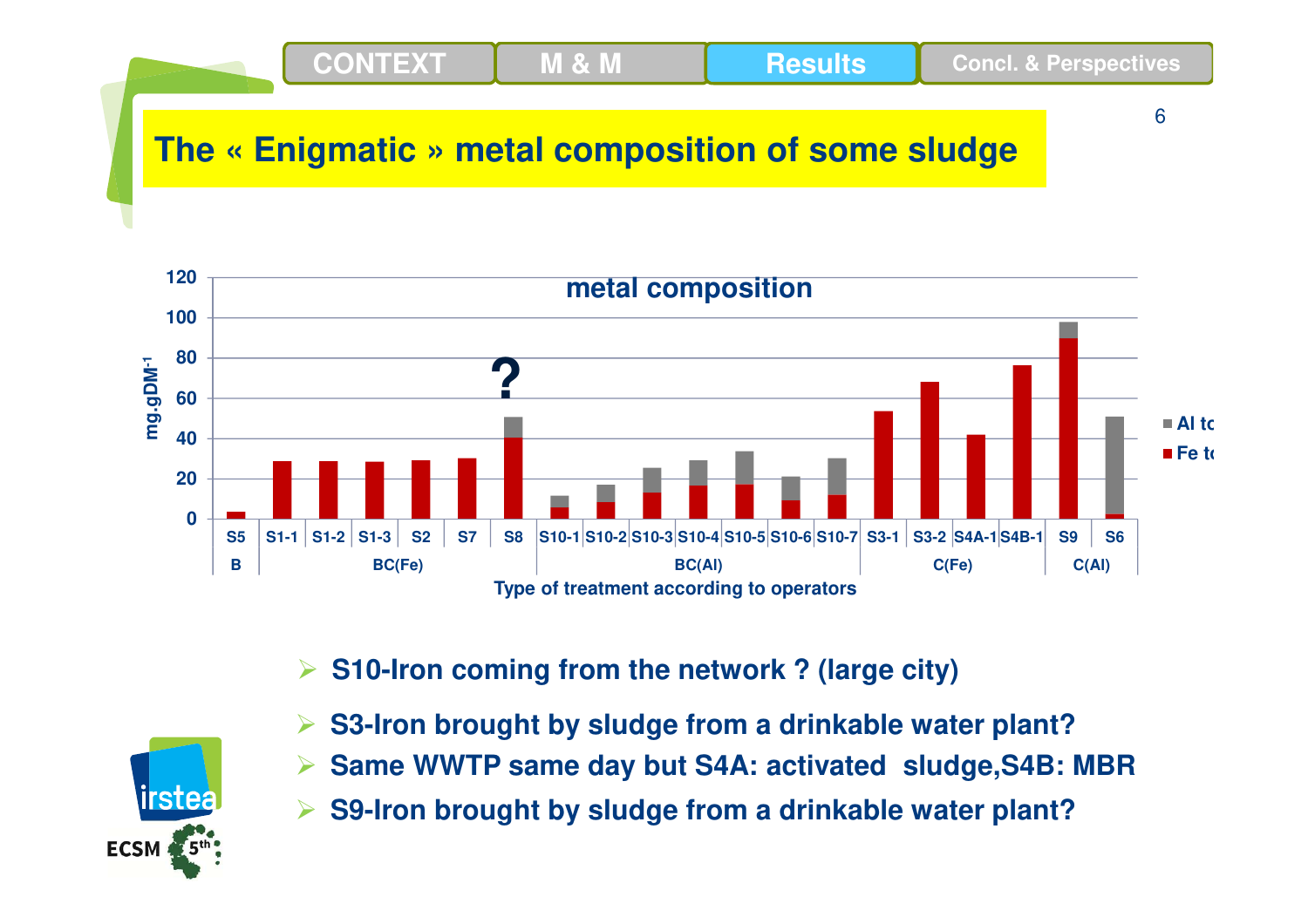

**Less P content in sludge from EBPR (S1). To be confirme d**

**High variability when metal salts are used**

 $\blacktriangleright$ 

irstea

ECSM 5th

 $\blacktriangleright$ 

**Lowest value for S3 which doesn't control the input (high Fe and Ca content)**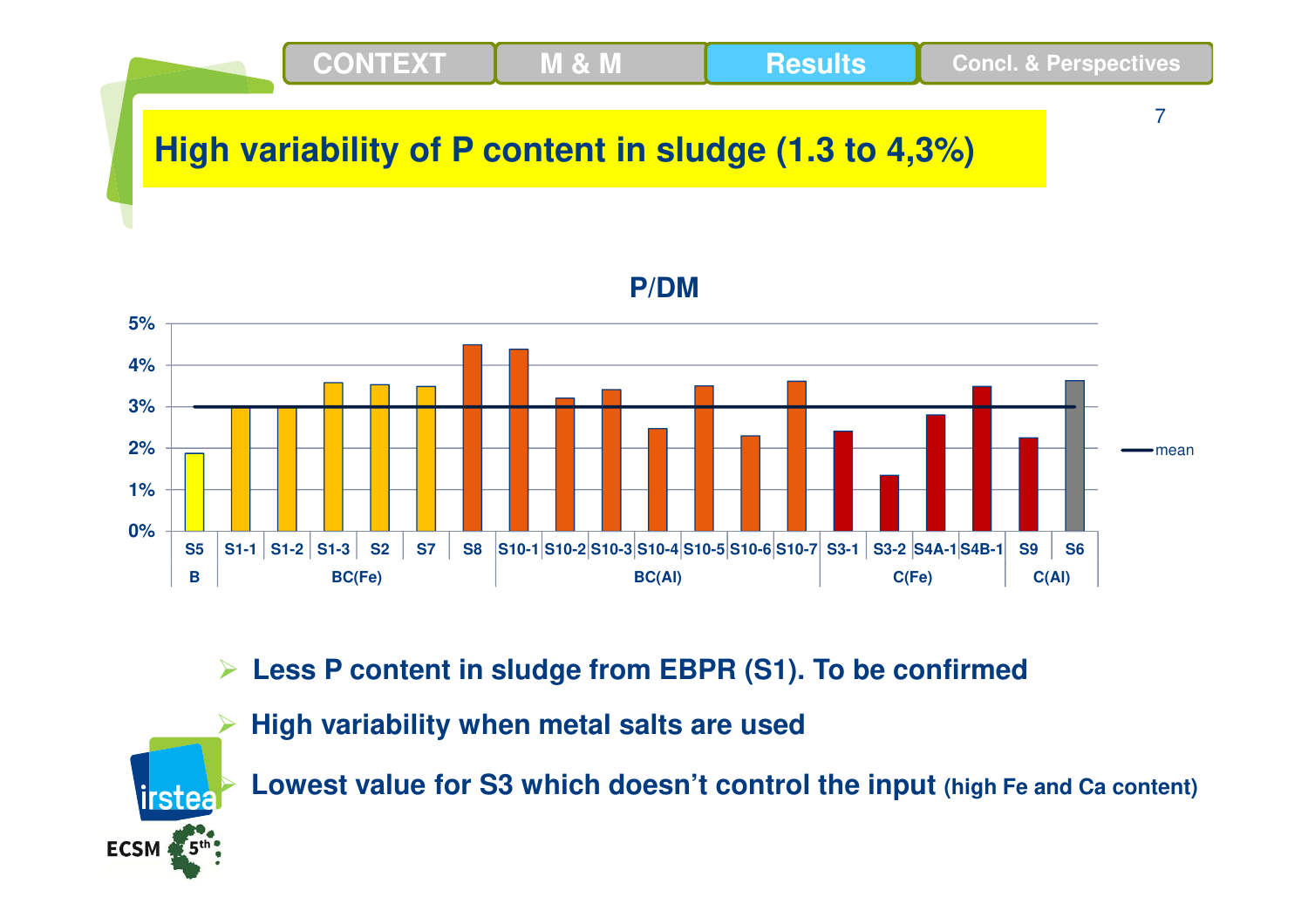## Up to 75% of P dissolved by the bio-acidification

**M & M**



 $\blacktriangleright$ **50-70% EBPR and EBPR + Fe**

**CONTEXT**

 $\blacktriangleright$ **More variability with EBPR+(Fe)+Al**



- **>70% if chemical P removal with Fe (controlled)**
- $\blacktriangleright$ **Not suitable for chemical P removal with Al (to be confirmed)**

8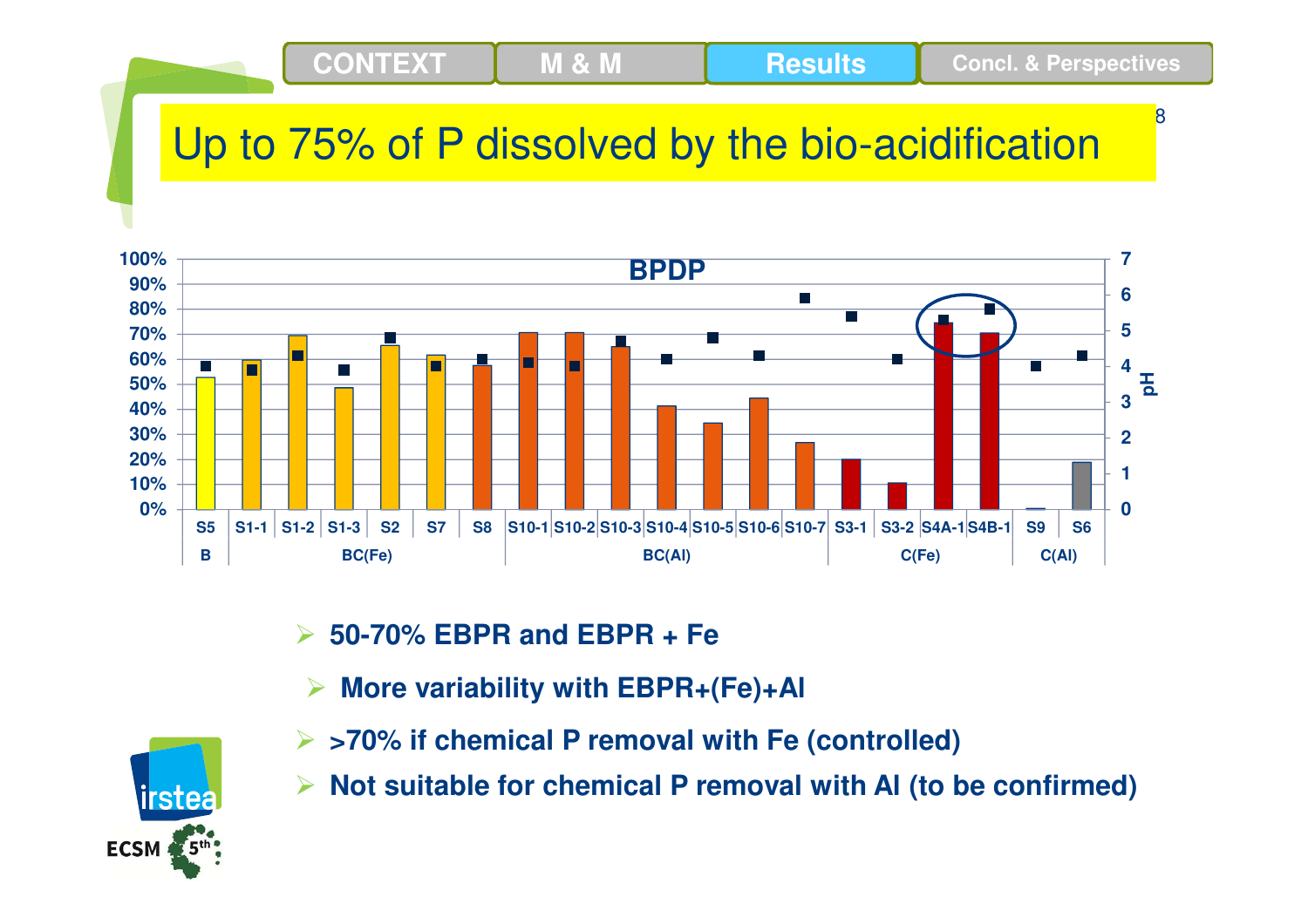## Up to 80% of Fe dissolved by the bio-acidification(Patent 17 50608)

**M & M**

9

**Results Concl. & Perspectives**



#### $\blacktriangleright$ **60-80% EBPR + Fe**

**CONTEXT**

 **More variability with EBPR+(Fe)+Al and C(Fe) even if Iron is controlled (S4A: activated sludge, S4B : MBR)**



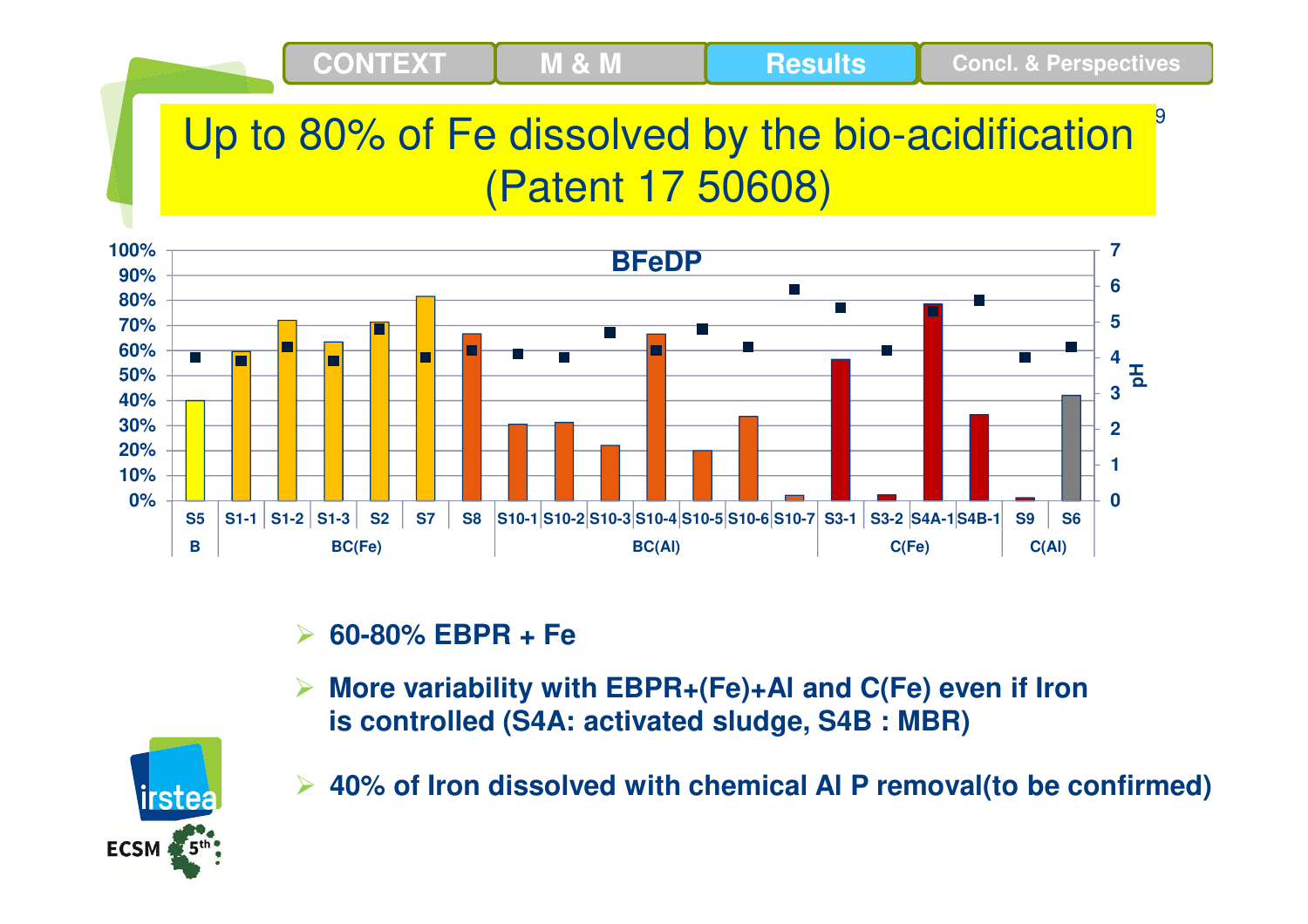**CONTEXT**

 $\overline{0}$ 

## No clear effect of pH neither m/P ratio

**M & M**



 $\bigstar C(Fe)$ 

**BC(Fe) BC(Fe+Al)**



- $\blacktriangleright$  **Only very high level of m/P (not controlled )seems to inhibit the dissolution**
- **The effect of pH is depending on sludge forms of FeP**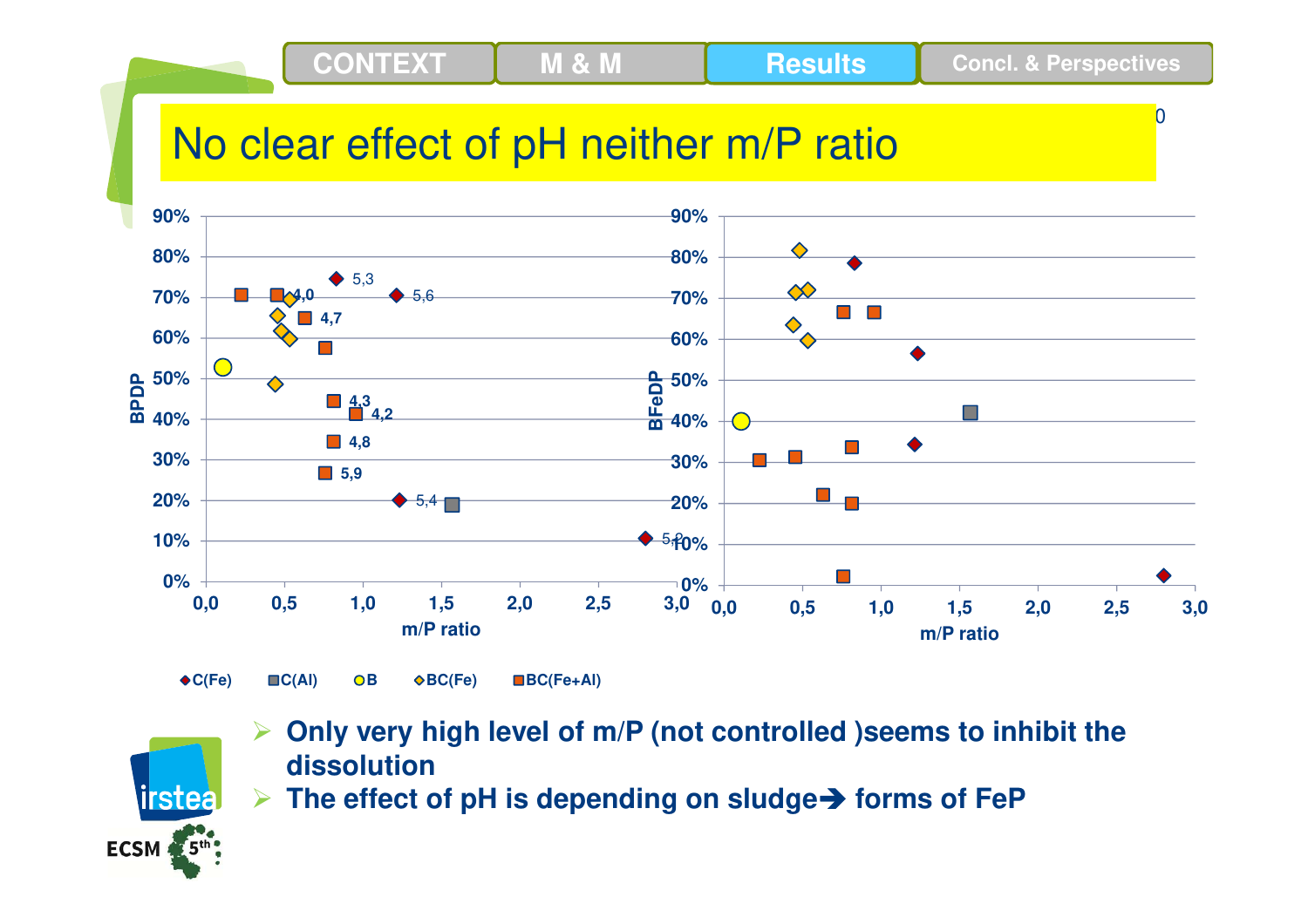

11

- **Up to 75% of the total P can be dissolved by bio-acidification**
- $\blacktriangleright$ **The efficiency is good for EBPR and EBPR + Fe sludge**
- **More variability for the other P removal process**
- **Up to 80% of the total Fe can be dissolved by bio-acidification**
- **No clear effect of m/P ratio or pH**
- **Probably several forms of FeP in sludge which have to be known to better understand and improve the bio-acidification**



- **Fe recovery is possible but is it possible to recycle it ? Methodology to characterize FeP forms in sludge?**
	- **What is the impact of the dephosphatation management on the forms of FeP and their solubility during bio-acidification?**